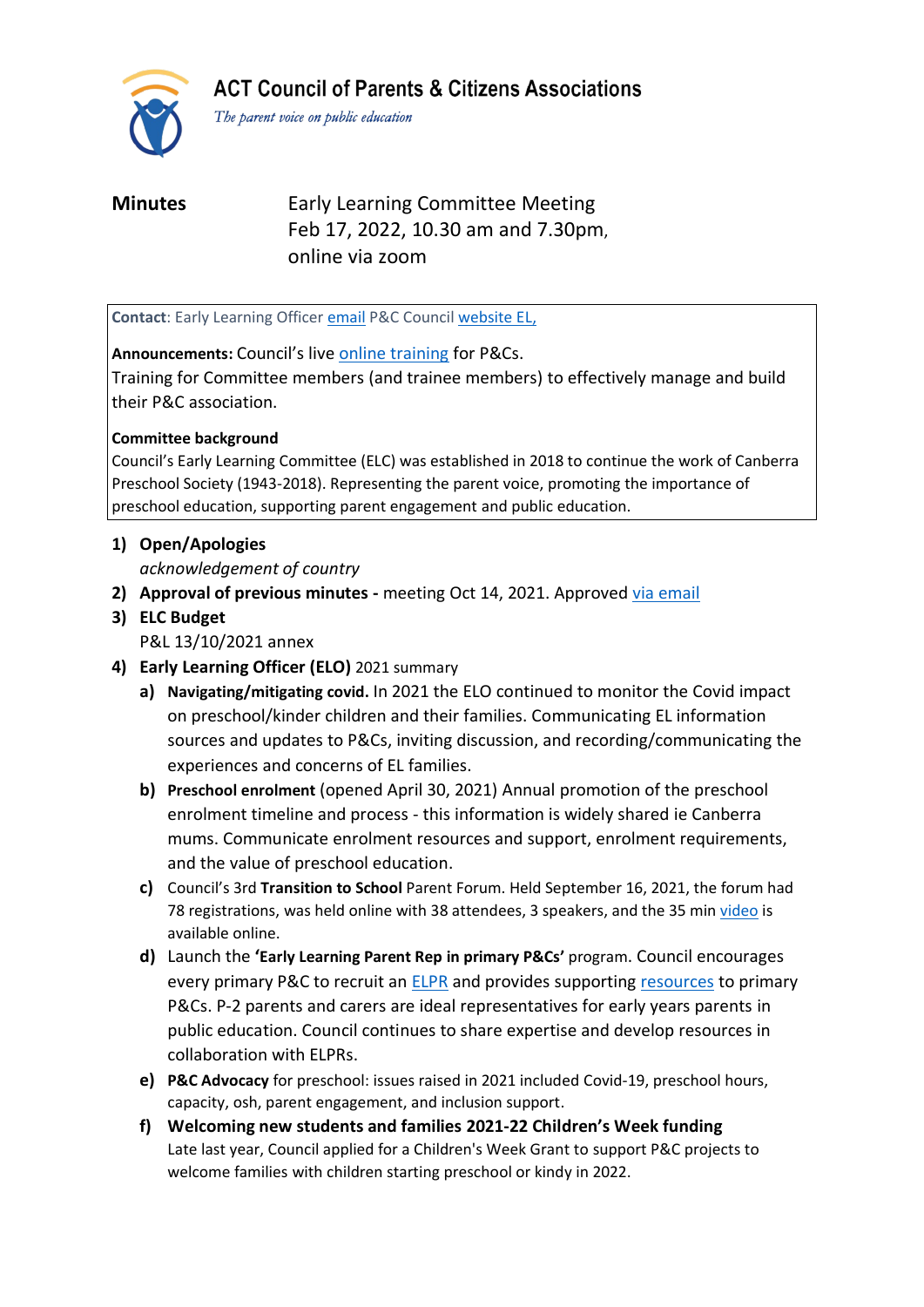The theme 'play & connect' supported P&Cs and parent associations to welcome families through play activities, and/or provide P&C information and resources and opportunities for families to connect. [link](https://www.actparents.org.au/index.php/news1/publications/item/135)

As children adjust to school through preschool and kindy, we know from research that a sense of belonging is an important factor. Schools and P&Cs often collaborate to run information evenings, playdates, or morning tea. These informal events are often the foundations of long-term community connections.

Council will be looking for opportunities to extend the funding support and annual planning of welcome activities to mitigate the impacts of Covid restrictions and confirm the critical role of parents as first educators.

### **5) Early Learning Officer 2022**

- **a) Council Staff changes**. Terry Sanders retired at the end of 2021, Veronica Elliot was recruited to Executive Officer, and David Pollard filled the Policy Officer role.
- **b) Engaging new and returning families**. Challenges continue this year for families partnering with schools during the pandemic (omicron). Parents feel locked out of school grounds and miss the interaction with school and other families. They notice the inconsistencies and changes in restrictions across the community.
- **c) Preschool enrolment information**. Planning is underway for internal and external communication to promote and support online preschool enrolment.
- **d) Transition to school parent forum.** Scheduled for September '22. Currently surveying previous attendees regarding 2022 transition experiences. P&C ELPReps are invited to speak at the next forum.
- **e)** Welcoming the new **Early Learning Parent Representatives**. Contacting and supporting new ELPReps on primary P&Cs and PPAs. Provide calendar, resources, and links for members and EL parents/carers.

# **6) Feedback from members**

#### **a) Parents connecting with school**

Parents with young children are missing the close connection with school that comes from spending time with their children on-site. **Comments from a parent -** with a child starting kindy and one in year 3 - how impersonal it's been sending a young child off to school during the pandemic. Restricted school visits, not knowing the teacher (wearing PPE gear), handing over my child at the gate, and not seeing the inside of classrooms. I visited preschool repeatedly with my first child so I know what new parents are missing out on, that close experience with their child's early education. ie No storytime in the library, no P&C activities - traditionally conducted with parents. P&Cs must find an entirely new way to talk to this group. Even the lead-up-to-School activities previously done for younger children remain cancelled. They've missed out on the playgroups, story times, music classes, swimming lessons and others.

**b) Three ELPRs** talked about what their P&C did with the Children's Week funding they received to welcome new parents and families:

**1.** Purchased playdough pots as a welcome gift for each child starting preschool, and printed P&C flyers with information about the P&C, and invited parents to join our virtual community on Facebook. Our Facebooks pages are a space where families can connect and access relevant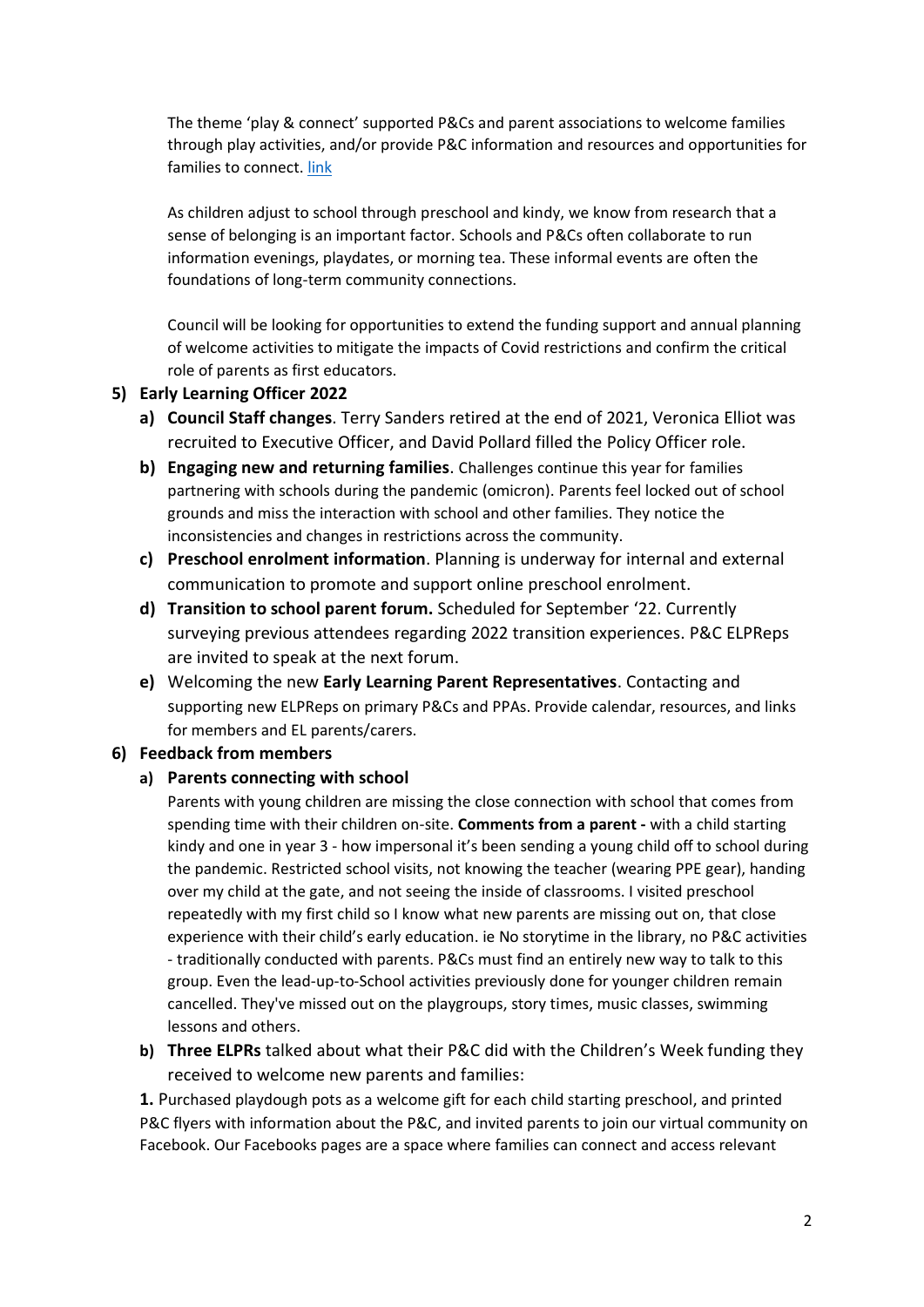information. I have shared the reference information from Council on early childhood resources, transitions to preschool/school, active play etc. The gifts were very warmly received.

**2.** Discussed parent networking benefits and networks. Created a welcome parent flyer to accompany small gift bags for preschool and kindy children. Was pleasantly surprised by enthusiastic email response from parents.

**3.** Used the funding for a combined family picnic and annual general meeting in the garden in December. They provided children's entertainment during the AGM (with a covid-safe and wetweather plan). Over one hundred adults and children attended, with a third of the families enrolled to start at the school in 2022.

Next meeting: May 5, 2022 Meeting closed 11.35am